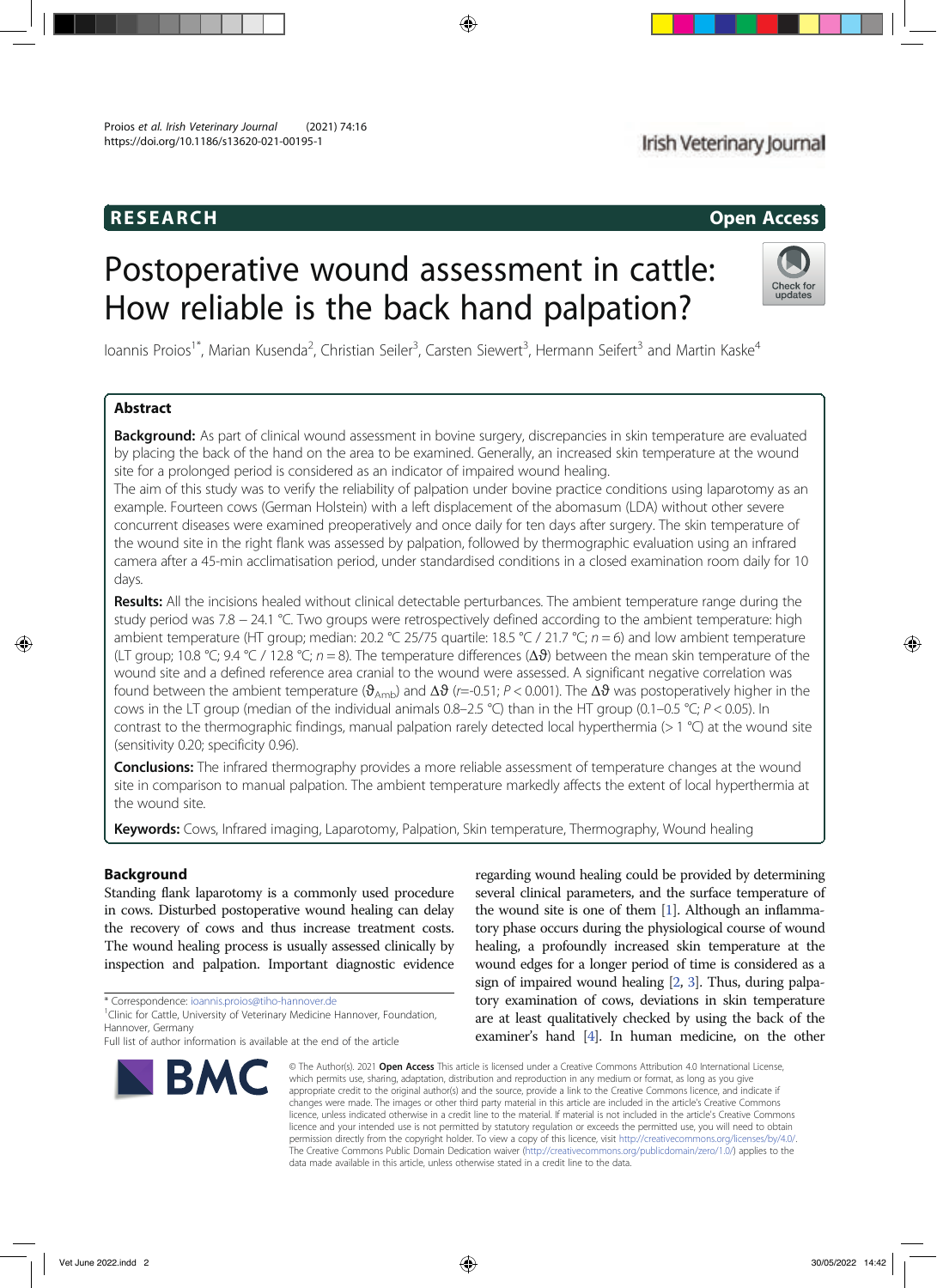hand, the palpation assessment of skin temperature appears to be subjective and quite unreliable [5]. Non-invasive infrared (IR) thermography is suitable for an objective and quantitative assessment of the skin temperature in the wound area [6–8], thus providing an indication of circulatory disorders, inflammation and impaired wound healing.

The aim of the present study was to investigate the reliability of palpation in estimating skin temperature under working conditions. Therefore, we compared the results of the palpation assessment of the skin temperature with the IR thermography measurements during the postoperative period of cows undergoing right flank laparotomy and omentopexy.

#### Methods

#### Experimental animals

Fourteen dairy cows (German Holstein) admitted to the Clinic for Cattle of the University of Veterinary Medicine Hannover Foundation, Hannover, Germany due to a left-sided displacement of the abomasum were included in this prospective study. Based on a comprehensive clinical investigation, cows did not suffer from a further accompanying disease.

#### Timeline of interventions

As part of the usual preoperative preparation [9], the right flank was first washed with lukewarm water and soap in a preparation room, shaved extensively and wiped dry with a towel. The cows were then taken to the adjacent and unheated examination room.

All cows were administered procaine penicillin G once daily for four days, beginning the day of surgery (30,000 IU/kg; s.c.; Procain-Penicillin G ad us. vet. ®; aniMedica GmbH, Senden-Bosensell, Germany). Meloxicam was also administered preoperatively (0.5 mg/kg; s.c.; Metacam®; Boehringer Ingelheim Pharma GmbH & Co. KG, Ingelheim, Germany).

After the preoperative measurements, the animal was taken to the operating theatre.

The shaved right flank was cleansed with 70 % ethyl alcohol and povidone iodine solution (Vet-Sept® 10 %, Albrecht GmbH, Aulendorf, Germany). The distal paravertebral block was combined with a linear infiltration of the abdominal wall at the incision sites (laparotomy and omentopexy wound). For the locoregional flank anaesthesia 180 ml procaine hydrochloride with epinephrine were used (Isocain® 2 %; Selectavet Dr. Otto Fischer, Weyarn-Holzolling, Germany). The flank was then cleansed once again with povidone iodine solution.

The abomasal displacement was corrected through a right flank approach and an omentopexy performed using a button-plate combination [10, 11]. The abdominal wall was closed in three layers in accordance with the standard closure technique of our clinic. The skin and the external oblique abdominal muscle were closed together with five modified interrupted vertical Donati sutures (Silk® USP 8; SMI AG, St. Vith, Belgium).

The surgical wound was treated with chlortetracycline spray (Chlortetracycline-Spray®; Novartis Tiergesundheit GmbH, Munich, Germany). The duration of the operation and the length of the incision were documented for each case. In order to minimise the surgeons' interindividual impact on wound healing, the cows were operated exclusively by two experienced veterinary clinic assistants.

Following surgery, each animal received 200 ml propylene glycol orally twice a day for five days. Clinical examination and the specific wound assessment of the incision by palpation and IR image were performed daily from day 1 to 10 post operationem (p. op) at 10:00 on each day in the same examination room, which was protected from sunlight and draughts. Daily examinations were performed always by the same person (I.P.). After being discharged from the clinic on the 10th day after surgery, information concerning the animal's performance and the aspect of the surgical wound was investigated through a telephone interview with the animal's owner between day 30 and 60 after surgery.

#### Assessment of data

The ambient temperature and humidity in the examination room were documented using a digital thermohygrometer (GMH®3330 Greisinger electronic GmbH, Regenstauf, Germany).

Inspection of the wound was carried out to assess any swelling or exudation of the incision. Palpation focused on skin temperature by placing the back (dorsal surface) of the hand alternately in the area next to the incision (wound area) and about 20–30 cm cranial to the wound on the reference area (Fig. 1). Thus, it was palpatorically estimated whether the skin of the wound area was colder, normal or warmer in comparison to the reference area. Furthermore, the consistency of the wound area (soft, firm, rubbery, fluctuating or emphysematous) and its sensitivity to compression were determined through palpation (according to the defensive response of the cow). All these aspects of clinical examination of the wound area were evaluated with a grading system (Table 1).

To guarantee a standardised vertical IR image in relation to the sagittal surface of the animals, the cows were fixed in a stand with a front interception lock during the examination. The distance between the IR camera and the right flank was constantly 2.5 m, and the distance of the IR camera from the ground 1.2 m (Fig. 2).

The daily postoperative IR image was taken after a 45 min acclimatisation period using an IR camera (IR Flex-Cam®R2, GORATEC Technology GmbH & Co. KG,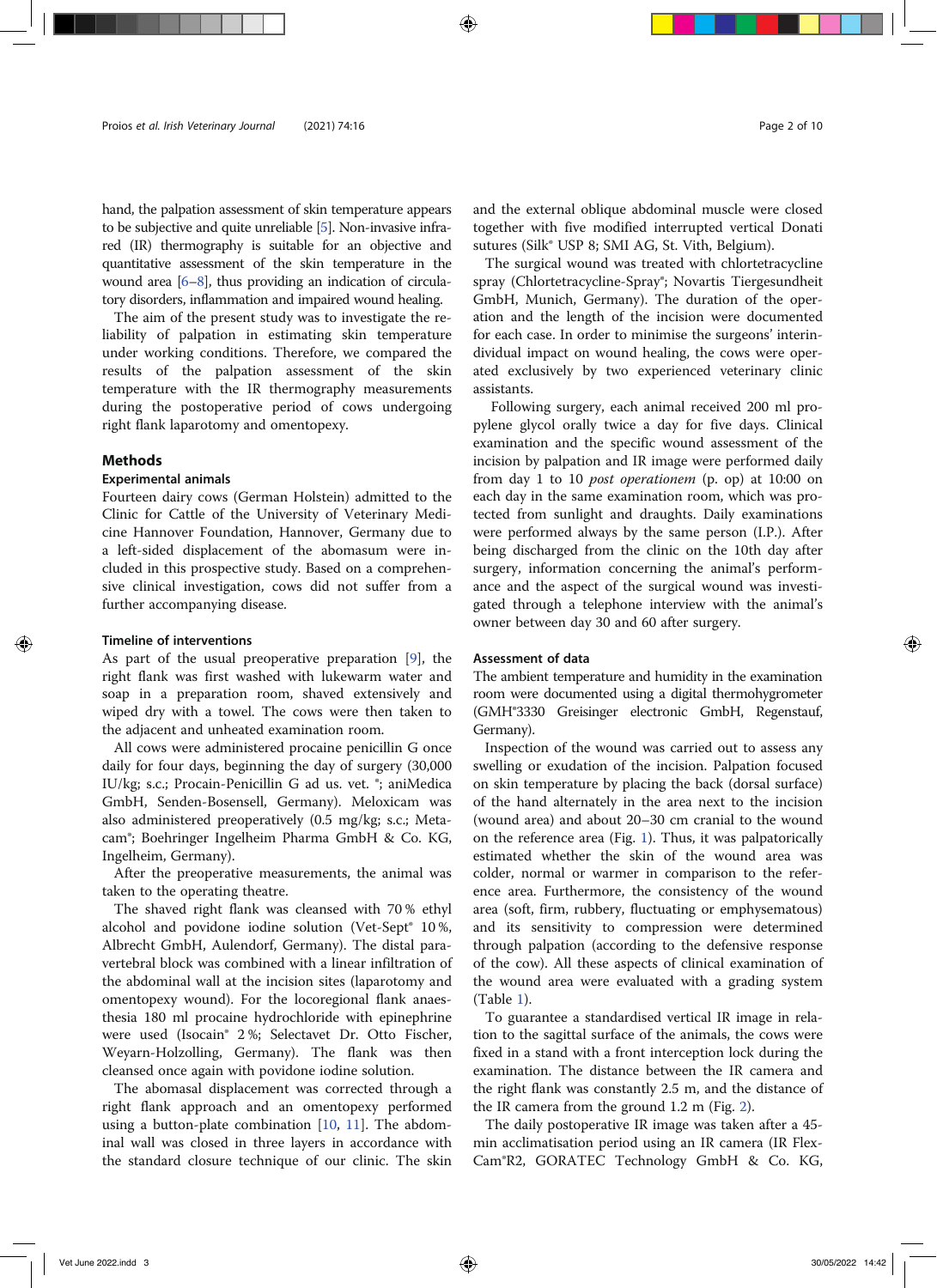

Erding, Germany) with the entire right flank of the cow being mapped. The IR camera operated in a spectral range of 8–12 μm. The image matrix of the microbolometer sensor consisted of 160 × 120 pixels (interpolated internally to  $320 \times 240$  pixels). The thermal resolution was in accordance with manufacturer's specifications of

70 mK. The accuracy of the absolute temperature measurement of the IR camera in accordance with the manufacturer's specifications was  $\pm 2$  °C or  $\pm 2$  % [12]. The IR camera was switched on ten minutes prior to the shooting. The IR camera was auto-calibrated immediately before each image to eliminate homogeneity errors. The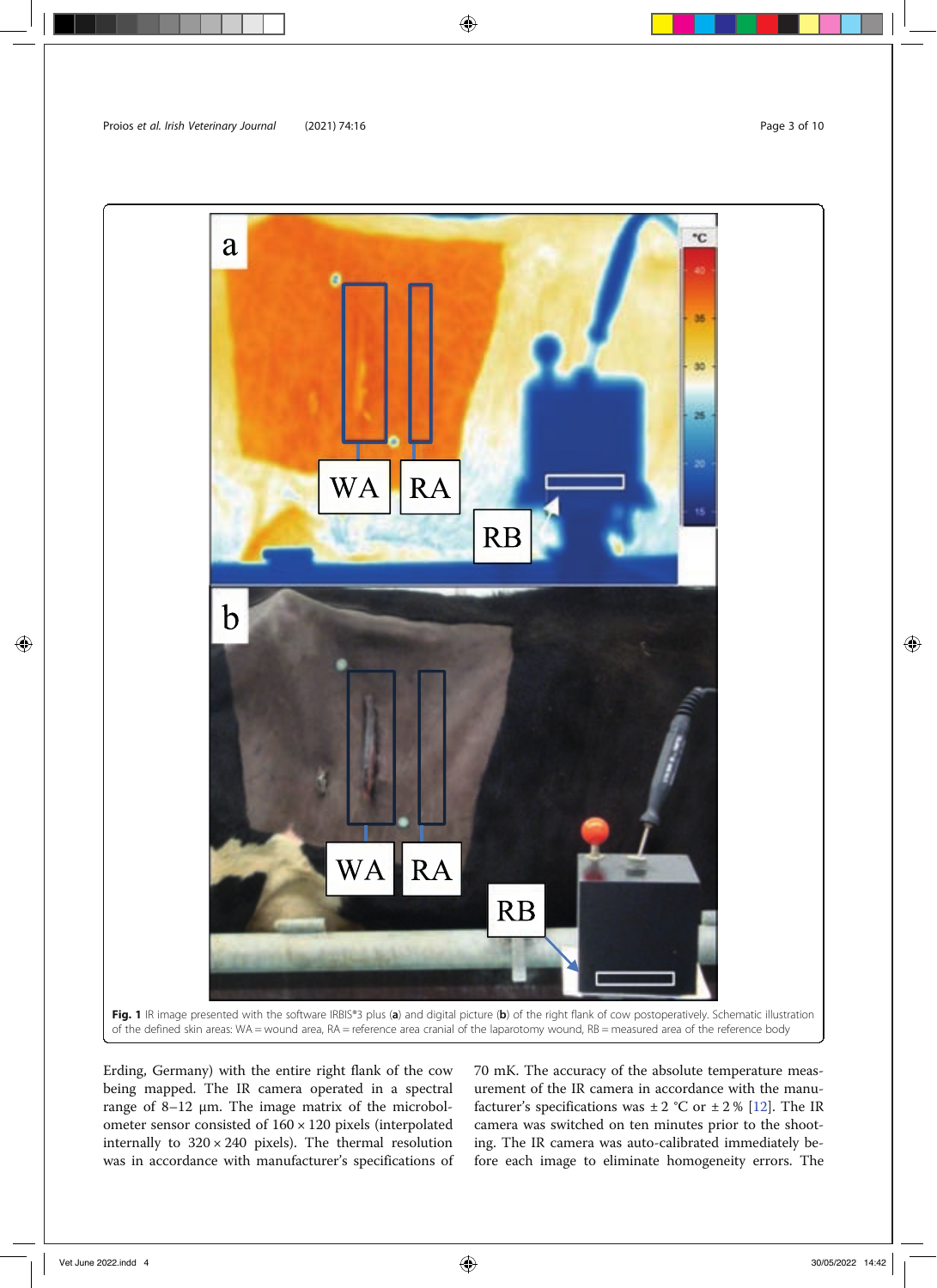|                              | clinical wound assesment score |                                                         |                                                  |                                         |  |
|------------------------------|--------------------------------|---------------------------------------------------------|--------------------------------------------------|-----------------------------------------|--|
|                              | 0                              |                                                         |                                                  |                                         |  |
| Swelling                     | none                           | slight $(< 1/3$ the periwound surface)                  | moderate $(1/3 - 2/3)$ the<br>periwound surface) | severe $> 2/3$ the periwound<br>surface |  |
| Consistency                  | soft                           | firm-rubbery                                            | emphysematous                                    | fluctuating                             |  |
| <b>Exudation</b>             | none                           | slightly odourless discharge                            | a great amount of odourless<br>discharge         | malodorous discharge                    |  |
| Sensitivity to compression   | none                           | slight                                                  | moderate                                         | severe                                  |  |
| Palpation (skin temperature) | normal                         | colder or warmer in comparison to<br>the reference area |                                                  |                                         |  |

Table 1 Grading system for clinical wound assessment

emissivity ε of the skin was set at 0.98, as previously reported in the literature [13, 14]. The absolute temperature measurements were subsequently adjusted using a reference body, adapted to the room temperature displayed on every IR image (Fig. 1). The reference body used in this study was a cube of copper sheet filled with water with a matt black front side coating with an integrated stirrer (Leslie's Cube, Cornelsen Experimenta GmbH, Berlin, Germany). The reference body was positioned on a tripod (1.15 m above the ground) and at a distance of one metre from the IR camera (Fig. 2). The reference body was left in the examination room throughout the study to be in constant thermal

equilibrium with the ambient temperature. By moving the stirrer gently up and down, an almost equal temperature distribution of the water inside the cube and an even heat radiation from the black front side were achieved. The temperature of the reference body was measured and recorded during the investigation using a precision thermometer (GMH®370; GREISING ER electronic GmbH). For correcting the absolute temperatures of each IR image, the difference in temperature of the reference body measured by the IR camera and the temperature measured with the thermometer was calculated for each image. The result was subtracted from the corresponding IR image.

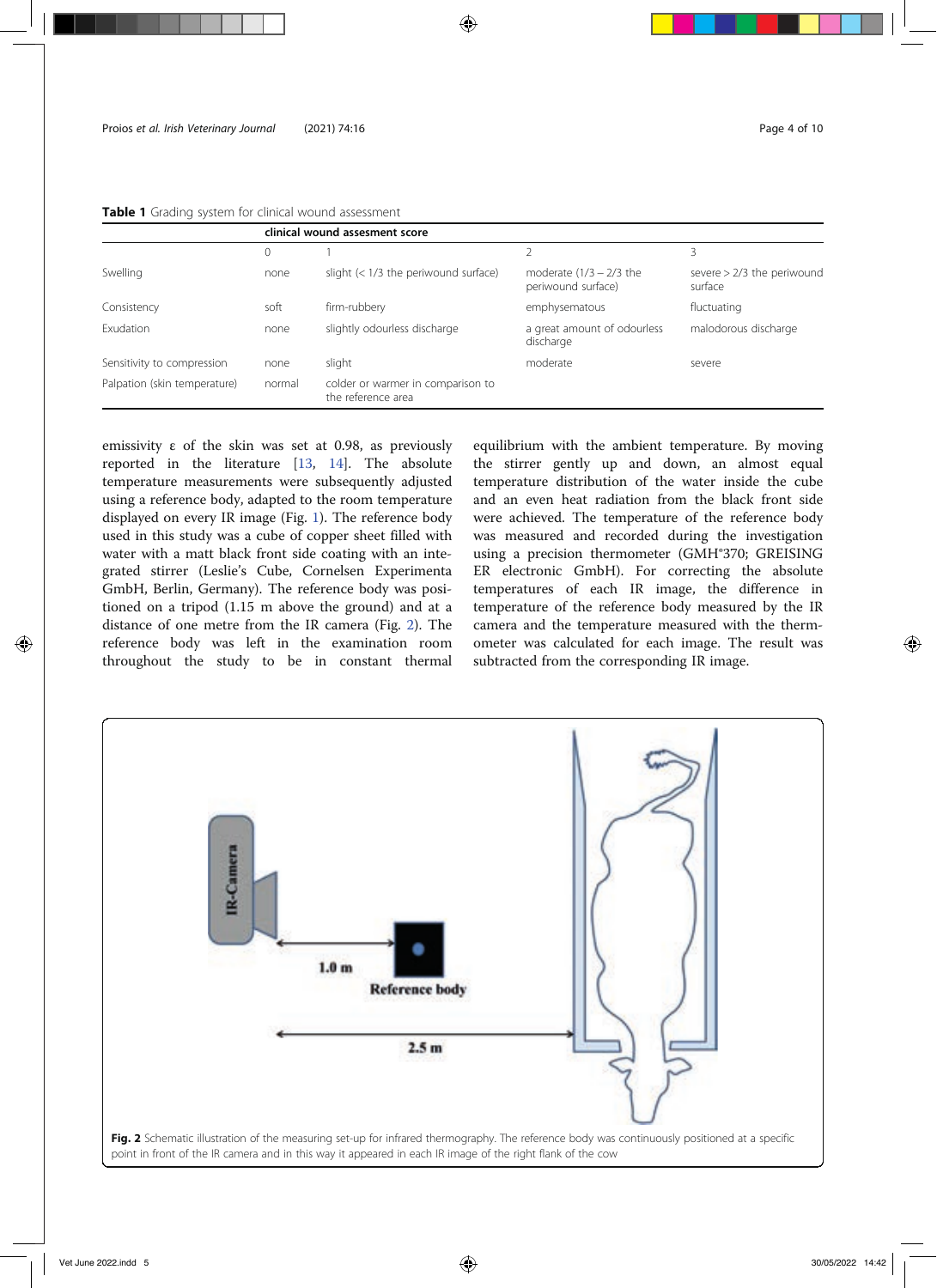The IR images were evaluated using the Region of Interest (ROI) analysis method to minimise the timerelated drift error of the temperature measurement [15]. For this purpose, two easy-to-locate skin areas were determined: the wound area (WA) as the "target area" and the reference area (RA). The temperature differences ( $Δθ$ ) were calculated between the mean temperatures of the WA ( $\vartheta_{WA}$ ) and the RA ( $\vartheta_{RA}$ ). An accurate outline of the wound area in the right flank was achieved by two metallic rings  $(Ø 2.5 cm)$ , which were temporarily attached caudodorsally and cranioventrally to the incision line at defined points with double-sided adhesive tape. The exact positions were determined using a rightangled triangle template (hypotenuse 9.3 cm). These rings were clearly visible on the IR images and subsequently enabled a precise and reproducible determination of the ROIs (Fig. 1) and their evaluation. The thermography software IRBIS® 3 Plus (Infratec GmbH, Dresden, Germany) automatically calculated the mean temperatures of the defined skin areas of the WA  $(\vartheta_{WA})$ and the RA  $(\theta_{RA})$  on every IR image.

#### Evaluation of data

The results for each parameter were tested for normal distribution using the Kolmogorov-Smirnov test. As the results were mostly not normally distributed, these were given as medians with 25 and 75 % quartiles. The Wilcoxon (signed rank) test was used to compare the temperature measurements between different days (before and/or after the surgery), as well as the milk yield preoperatively and at day 10 after surgery. Correlations were calculated using the Spearman's rank correlation coefficient. The data were considered statistically significant when the probability of error was below 5% ( $P$  < 0.05). The sensitivity and specificity of the manual palpation detection of local hyperthermia of the skin were evaluated in relation to the objective IR thermographic measurements Δϑ. Sensitivity was defined as the ratio of the number of wounds with increased palpatory warmth to the number of wounds with increased temperature (based on IR thermographic measurements; temperature difference  $> 1 °C$ .

The specificity was defined as the ratio of the number of wounds not found to be warm by palpation to the number of wounds that were not warm, based on IR thermographic measurements (temperature difference < 1 °C). Based on studies in equine medicine, where a temperature difference of up to 1 °C between two anatomically symmetrical skin areas is considered normal [16], the crucial temperature difference was set at 1  $^{\circ}$ C in our study.

The cows were retrospectively assigned to two groups according to the ambient temperature  $(\vartheta_{\text{Amb}})$  using the

Cluster Procedure with SAS® (Version 9.1, Statistical Analysis System Institute INC., Cary, NC, USA).

### Results

On the day of surgery as well as during the postoperative period (day 1 to 10), all cows showed an undisturbed general condition and physiological rectal temperature (38.6 °C; 38.4 °C / 39.0 °C; median; Q1 / Q3). The milk yield increased from the day of surgery (16.0 l; 10.3 l / 17.8 l; median; Q1 / Q3) until discharge on day 10 (22.0 l; 23.5 l / 28.3 l; P < 0.001). Seven cows showed mild ketonuria and another five cows showed moderate ketonuria. Mild metritis was diagnosed in five cows. The median duration of the surgery (excluding anaesthesia) was 44 min (42 min / 48 min; Q1 / Q3).

The length of the surgical wound (20.3 cm; 19.6 cm / 21.7 cm; median; Q1 / Q3) as well as the thickness of the everted sutured skin edges (1.8 cm; 1.7 cm / 1.9 cm) remained constant throughout the postoperative period.

Every wound healed *per primam* (primary intention healing) [17]. Slight soft swelling of the wound was observed in all cows at day 1 to 3 p. op. In most cases (62 %), the wound area was swollen ventrally. The wound area did not seem to be sensitive to palpation and was assessed as being warmer in comparison to the reference skin area in only 17 out of 140 palpation assessments (12 %).The wound area was never assessed palpatorically colder than the reference skin area.

In three cows, at days 1 and 2 p. op., slightly dried bloody outflow at the incision site was noticed. Beyond this, no exudation was observed. In four cows, a small skin patch was visible just on the first day after surgery, ventral to the transverse processes of the second lumbar vertebrae (LV). This temporary superficial skin change was not inside the RA outline.

The omentopexy incision was clinically normal in all cows but one where swelling was observed at days 9 and 10. The wound area above omentopexy site showed neither pressure pain nor remarkable temperature change through palpation. The ambient temperature  $(\theta_{Amb})$  in the examinations room varied from 7.8 to 24.1 °C during the ten-month study period. Therefore, the cows were retrospectively classified into two groups based on the ambient temperature  $(\theta_{Amb})$  using the Cluster Procedure with SAS® (Version 9.1, Statistical Analysis System Institute INC., Cary, NC, USA).

- Measurements at a relatively high ambient temperature ( $\theta_{\rm Amb}$ ) of 20.2 °C (18.5 °C / 21.7 °C; HT group;  $n = 6$ ).
- Measurements at a relatively low ambient temperature ( $\theta_{\rm Amb}$ ) of 10.8 °C (9.4 °C / 12.8 °C; LT group;  $n = 8$ ).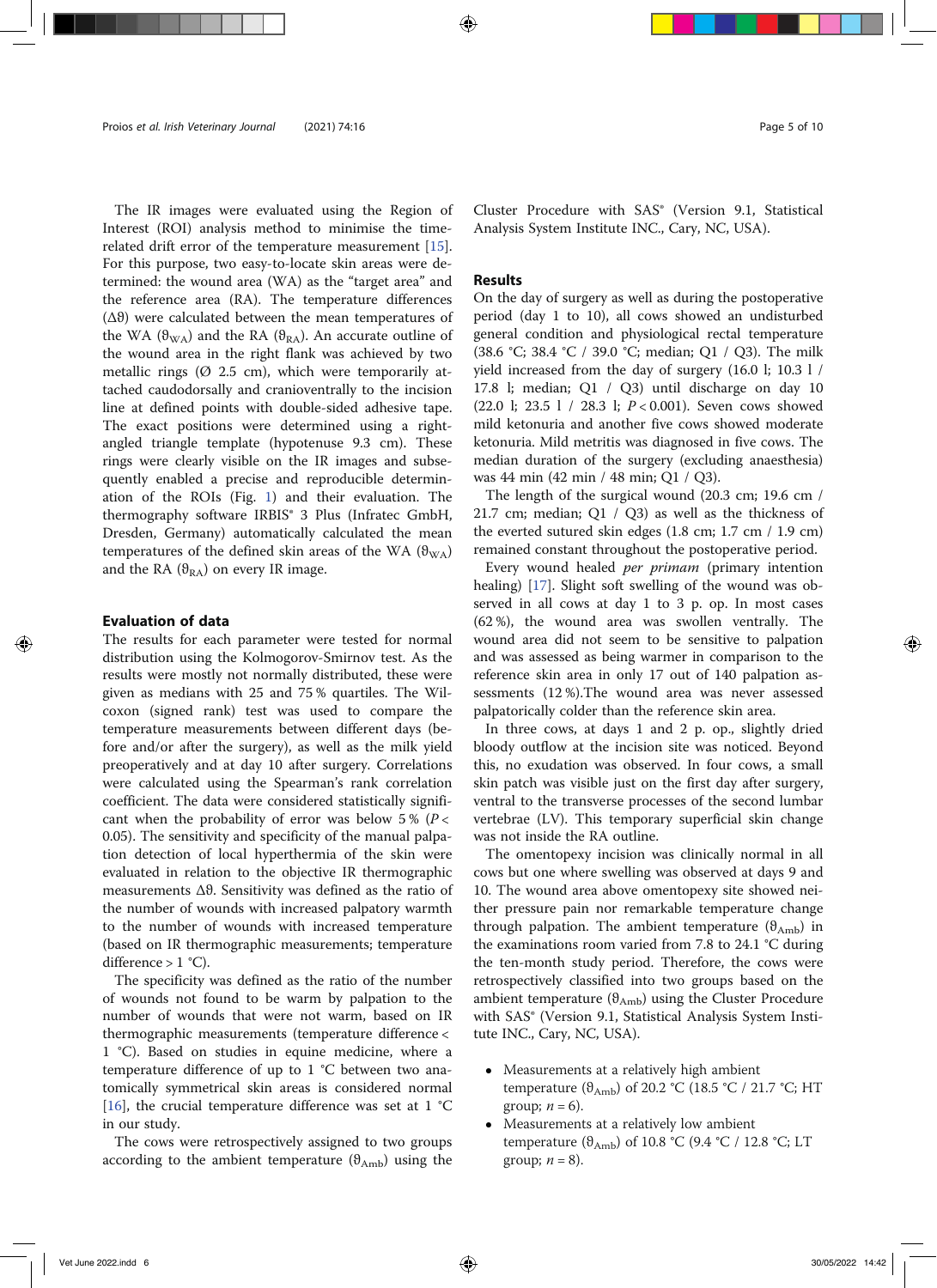The median relative humidity in the examination room in the HT group was 67.4 % (60.0 % / 76.0 %) and in the LT group 75.5 % (70.0 % / 83.0 %).

The mean skin temperature in the reference area  $(\theta_{RA})$ strongly correlated with the ambient temperature  $(r =$ 0.71;  $P < 0.001$ ; Table 2), but only weakly with the rectal temperature ( $r = 0.28$ ;  $P < 0.001$ ). The preoperative  $\vartheta_{\text{RA}}$ was lower compared to postoperative measurements (day1- day10) in the HT group (32.3 °C; 31.8 °C / 32.6 °C) as well as in the LT group (29.1 °C; 28.6 °C / 30.0 °C;  $P < 0.01$ ). The  $\theta_{RA}$  did not vary significantly in the postoperative period (between two different postoperative days). The median  $\theta_{RA}$  in the postoperative period was 35.6 °C (35.0 °C / 36.1 °C) for cows in the HT group and 32.1 °C (30.9 °C / 33.0 °C) for cows in the LT Group.

The mean skin temperature of the wound area  $(\theta_{WA})$ correlated with the ambient temperature  $(r = 0.69; P <$ 0.001; Table 2). In the postoperative period, the  $\theta_{WA}$  was lower in both groups only at day 1 (d1) compared to other postoperative measurements (d2 - d10;  $P < 0.01$ ).

The  $\Delta\theta$  was postoperatively higher for cows in the LT group (median of the individual animals 0.8–2.5 °C) than in the HT group (0.1–0.5 °C;  $P < 0.05$ ). A negative correlation between  $Δθ$  and  $θ_{Amb}$  was observed postoperatively  $(r=-0.51; P<0.001;$  Table 2). The subjective impression of an elevated temperature  $(>1 °C)$  in the wound area compared to the surrounding skin was given in 17 (12 %) of the total 140 manual palpations (Table 3). In these 17 wound assessments, which were palpatorically considered as warmer, Δϑ was 1.8 °C (1.1 °C / 2.1 °C). The  $\Delta\vartheta$  of the wounds (*n* = 123), which were not characterised by palpation as increased warmth, was significantly lower at 0.7 °C (0.2 °C / 2.0 °C;  $P < 0.05$ ).

For the subjective manual assessment of  $\Delta\vartheta$ , a sensitivity of 20 % and a specificity of 96 % (for all cows in the study) were calculated. The assessment of skin temperature by palpation in cows in the HT group showed a significantly higher sensitivity (43 %) than in the LT group (18 %), and a very high specificity value was also calculated for the individual groups (Table 4). A total of 55 measurements (4/51; HT/LT) were false negative and three measurements (2/1) were false positive (Table 3). The exact distribution is shown in Fig. 3.

IR thermography is a non-contact imaging method for measuring the thermal radiation of surfaces. This allows indirect estimation of blood flow changes and tissue metabolic activity [18]. Injuries or inflammation usually alter blood flow to affected tissues [19]. "Calor" (heat) as a cardinal symptom of inflammation is the result of increased blood flow [16]. Thus, a significant warming of a skin area may be an expression of inflammatory changes in the underlying tissues [20, 21]. In clinical practice, variations in skin temperature are checked by palpation during the clinical examination by using the dorsal surface of the examiner's hand [4, 22]. The importance of hand hygiene palpating a surgical wound with ungloved hands should not be underestimated in order to minimise the risk of a nosocomial wound infection.

In this study, all the incisional wounds of the treated cows were covered with a chlortetracycline spray instead of an (adhesive) gauze dressing pad so as to avoid any skin irritation, which could have an impact on the thermographic measurements. In addition, the use of a micronised aluminum spray was not preferred, as it may cause reflections and could affect the IR measurements. All cows were administered procaine penicillin for four days, as this was the former standard procedure in our clinic at the time of the study. Taking into account the importance of prudent use of antibiotics, we would no longer suggest the perioperative use of antibiotics in non-complicated LDA surgery. The use of an antibiotic spray as wound protectant on incisions should also be avoided.

In this study, always the same person performed this examination at varying ambient temperatures and his hands were not warmed up. The subjectivity of sensory impressions in human medicine may impair the early detection of wound infections. Therefore, the regular clinical evaluation of wounds makes more sense if the examinations are consistently carried out by the same physician [23].

The practical use of IR thermography has been investigated in several fields of veterinary medicine and different animal species [24, 25]. In the present study, the sensitivity of the manual skin palpation of the wound area was very low compared to the objective

Table 2 Spearman's correlation coefficients between ambient temperature ( $\theta_{\rm Amb}$ ), rectal temperature and infrared (IR) thermographic measurements in 14 cows determined on the day of surgery and during the postoperative phase

| <b>Comparative parameters</b>                  |                                                                                                                 |         |         |
|------------------------------------------------|-----------------------------------------------------------------------------------------------------------------|---------|---------|
| Ambient temperature $(\vartheta_{\text{Amb}})$ | Mean skin temperature of the reference area using IR thermography $(\vartheta_{RA})$                            | 0.71    | < 0.001 |
| Ambient temperature $(\vartheta_{\rm Amb})$    | Mean skin temperature of the wound area using IR thermography $(\vartheta_{WA})$                                | 0.69    | < 0.001 |
| Ambient temperature $(\vartheta_{\text{amb}})$ | IR thermographic temperature difference $\Delta\vartheta$ ( $\vartheta_{\text{WA}}$ - $\vartheta_{\text{RA}}$ ) | $-0.51$ | < 0.001 |
| Rectal temperature                             | Mean skin temperature of the reference area using IR thermography $(\vartheta_{\text{RA}})$                     | 0.28    | < 0.001 |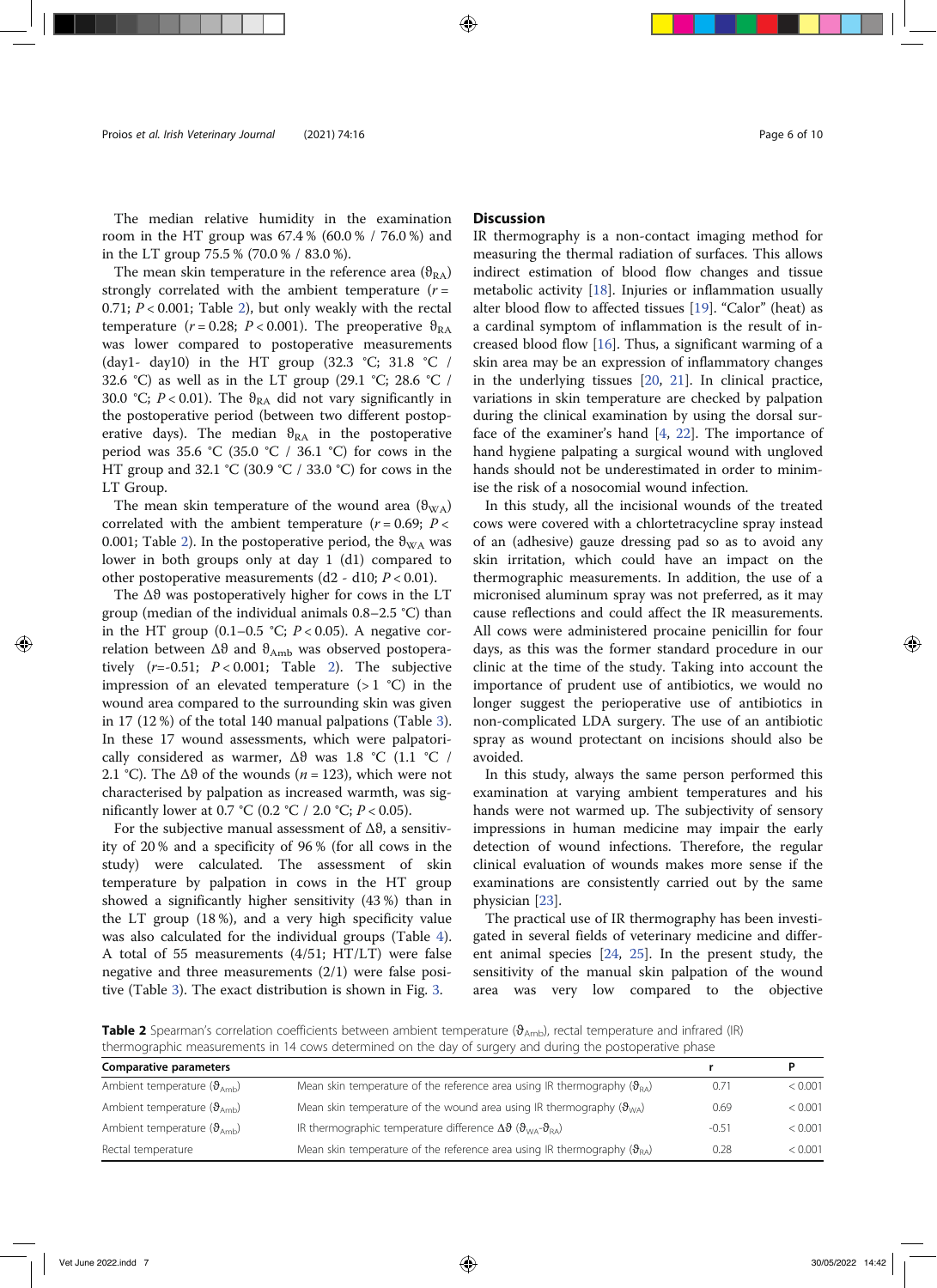Table 3 Evaluation of the wound temperature by palpation in comparison to the skin temperature measurements with the infrared camera (IRT)

| Number of    | HT group       |    |    | LT group       |                                                 |    |
|--------------|----------------|----|----|----------------|-------------------------------------------------|----|
| measurements | palpatorically |    |    | palpatorically |                                                 |    |
|              |                |    |    |                | positive negative total positive negative total |    |
| IRT>1 °C     |                |    |    | -11            | 51                                              | 62 |
| IRT<1 °C     |                | 51 | 53 | -1             | $\frac{1}{2}$                                   | 18 |
| total        |                | 55 | 60 | 12             | 68                                              | 80 |

LT: Group of cows whose measurements were taken at low ambient temperatures ( $n = 8$ ; 80 measurements)

HT: Group of cows whose measurements were taken at high ambient temperatures ( $n = 6$ ; 60 measurements)

thermographic measurements (20 %; Table 4). This result corresponds to findings in human medicine. Palpation is considered to be subjective and inaccurate. The temperature differences of approximately 2 °C are rarely detected with the hand in humans [5, 26]. IR thermography is considered ten times more sensitive for assessing temperature differences than manual palpation [16].For patients with a high risk of developing diabetic foot disease, a daily bilateral temperature control using an IR-thermometer is recommended. Temperature differences of more than 2.2 °C are considered critical and require further diagnostic evaluation [26]. In a study in human patients, four low cost IR thermometers were validated (under constant ambient conditions) assessing the skin surface temperature of the wound. All the thermometers were highly reliable (intraclass correlation coefficient greater than 95 %). Accordingly, a handheld and more cost-effective IR thermometer (pyrometer) seems to be an appropriate alternative to an IR camera for assessing the wound temperature reliably with contactless measurements [27].

According to a new study, the palpation detection of a warmer skin surface is possible but not always effective (only 62 % accuracy at  $\Delta\vartheta = 1$  °C) despite strictly controlled environmental conditions. The efficiency rate depends on the temperature difference  $(Δθ)$  as well as on the experience of the clinician [28].

Ambient temperature is one of the most relevant environmental factors influencing skin temperature [29, 30]. In human medicine, the impact of ambient

Table 4 Sensitivity (SEN) and specificity (SPC) of the assessment of wound temperature by palpation

|            | HT group | LT group | Total |
|------------|----------|----------|-------|
| <b>SEN</b> | 0.43     | 0.18     | 0.20  |
| <b>SPC</b> | 0.96     | 0.94     | 0.96  |

LT: Group of cows whose measurements were taken at high ambient temperatures ( $n = 8$ ; 80 measurements);

HT: Group of cows whose measurements were taken at high ambient temperatures ( $n = 6$ ; 60 measurements)

temperature on skin temperature is of minor relevance, as the temperature in the examination room is less affected by seasonal changes. Thermographic measurements on large animals, on the other hand, are often difficult in practice due to the considerable temperature variation in the barn during the year. Similarly, Wilhelm et al. [31] noted that different ambient temperatures significantly impair the thermographic assessment of temperature differences between affected and healthy claws. Furthermore, Spire et al. [32] compared the surface temperature of beef cattle ears with or without steroids ear implants using an IR camera and noted that, thermoregulation in inflamed skin is different from normal skin. They also observed greater temperature differences in cases of cold and humid weather. Similar results were also reported in horses [33]. In the cited study, it was determined that the flank temperature was higher in pregnant than in non-pregnant mares. Ambient temperature influence on skin temperature was also observed. When ambient temperature was lower than 19 °C, a higher temperature difference was evident.

In the present study, higher differences in temperature between the wound area and regular skin were recorded with the IR camera at lower ambient temperatures in comparison to higher ambient temperatures. There were six measurements in the low temperature group where the calculated  $\Delta\theta$  was higher than 4 °C (4.1–5.1 °C; Fig. 3). In fact, these individual Δϑ occurred due to the lowest temperature values of the  $\theta_{RA}$ , which were determined on these days (27.2–30.6 °C) and not because of an extremely high absolute temperature measurement of the wound area (31.9–34.7 °C). These temperatures were noticed in different cows and always on a different day after surgery (d4-d10). Nevertheless, in our study, the sensitivity of the palpation assessment of skin temperature was significantly lower on colder than on warmer days (Table 4). This is probably due to the fact that the thermoreceptors of the (not warmed up) hands are less sensitive at lower ambient temperatures (approx. 11 °C) and may not perceive temperature differences of approx. 1 °C at a skin temperature of approx. 33 °C.

In the present study, the healing of the incisional wounds  $(n = 14)$  was closely monitored thermographically. The slight swelling, which occurred in all cows exclusively between days 1 and 3 p. op. and mostly only in the ventral third of the wound, is thus consistent with clinical unimpaired wound healing. The undisturbed general condition of all cows (no fever, good feed intake) and their increasing milk yield during the ten-day postoperative period confirm a clinical recovery after the surgery. The telephone interviews conducted with the owners 30 and 60 days after surgery did not highlight the presence of clinically detectable disturbances of wound healing. A higher number of cows would be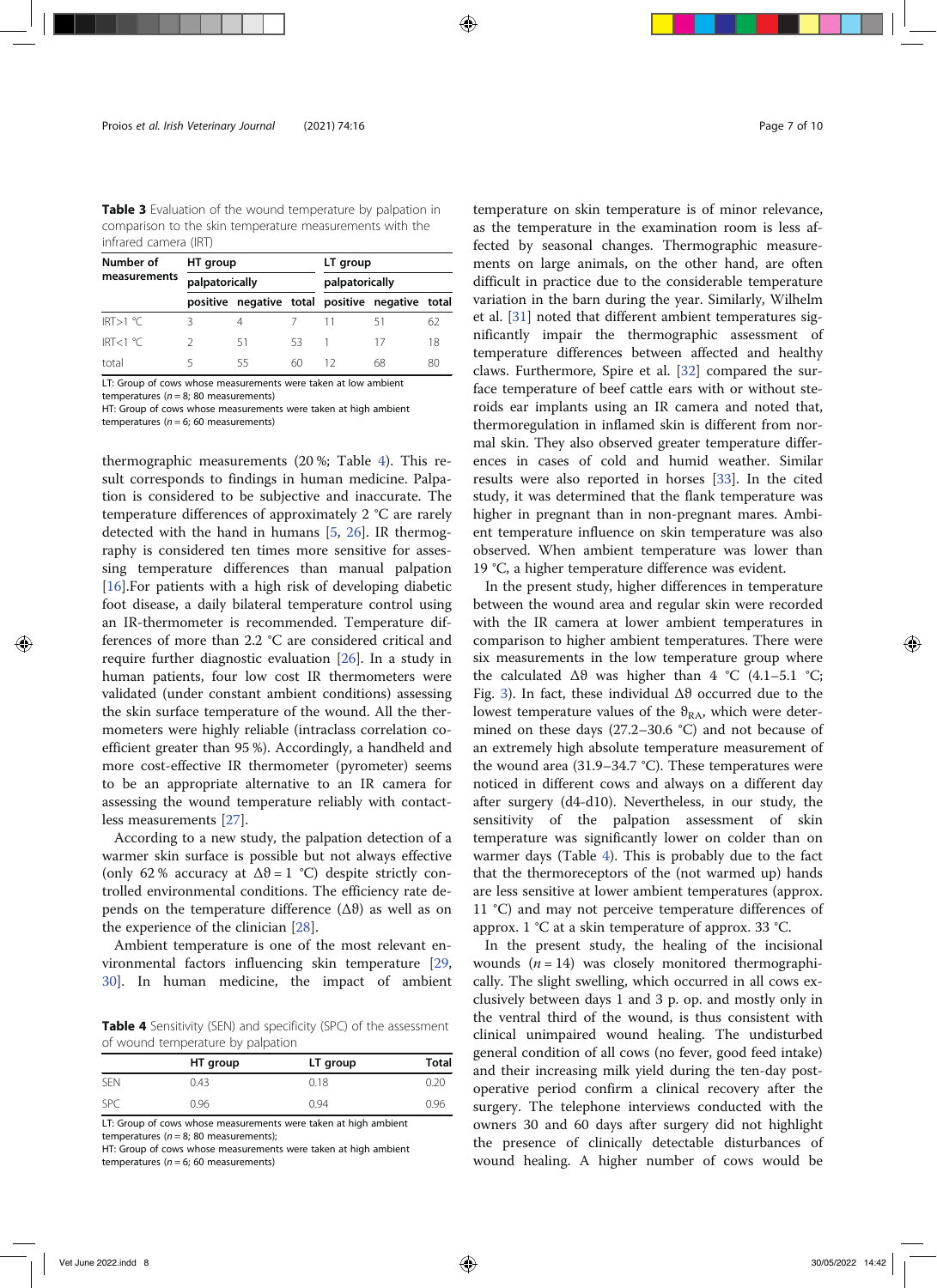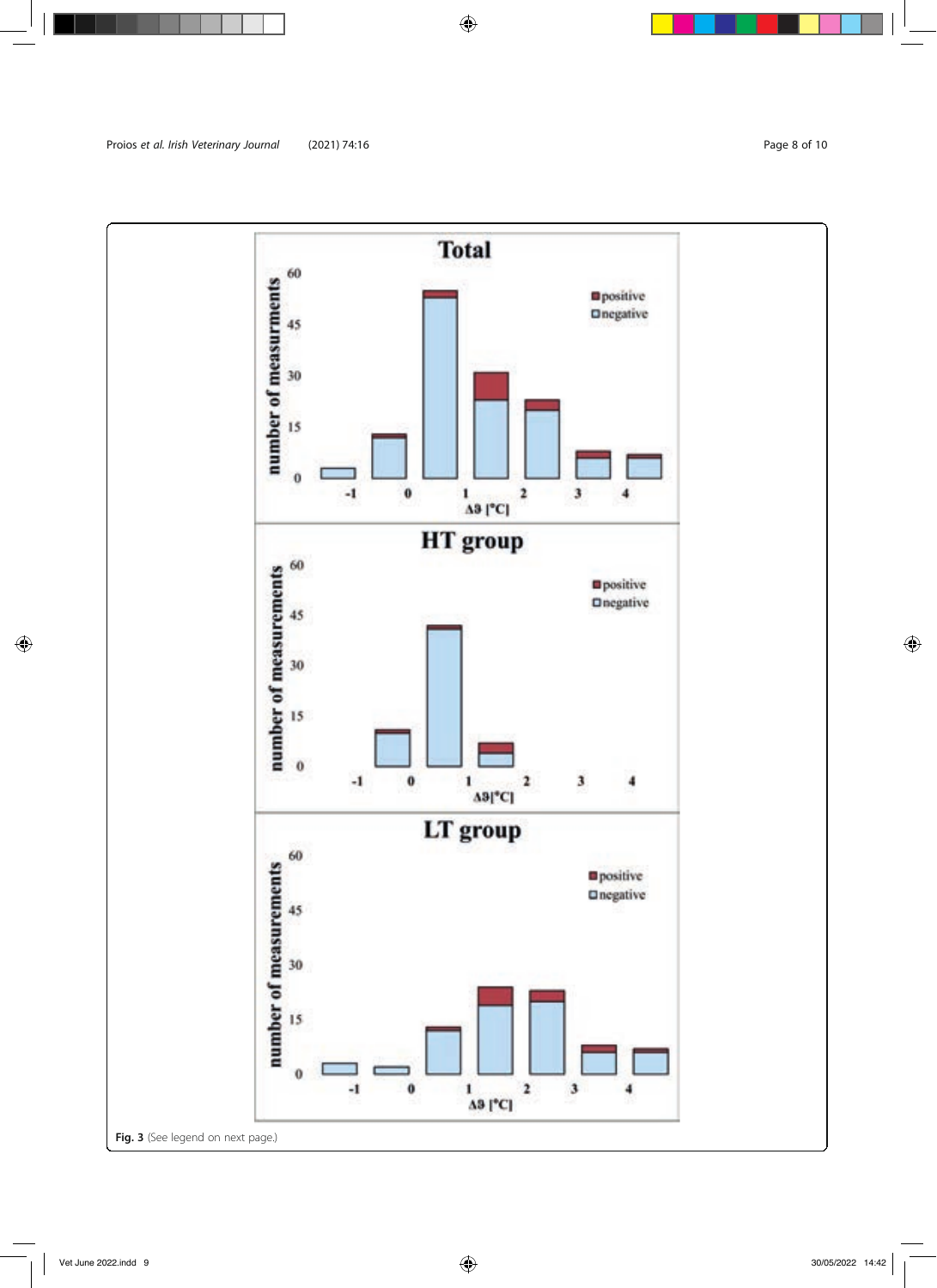#### (See figure on previous page.)

Fig. 3 Distribution of thermographic temperature differences  $(\Delta\vartheta)$  for all cows and for both groups in detail. The shaded blue area of the columns indicates the cows diagnosed palpatorically showing no increased warmth; the shaded red area indicates those cows diagnosed showing increased warmth. Total: includes all the cows ( $n = 14$ ; 140 measurements); LT: Group of cows whose measurements were taken at low ambient temperatures ( $n = 8$ ; 80 measurements);HT: Group of cows whose measurements were taken at high ambient temperatures( $n = 6$ ; 60 measurements)

desirable in principle to improve the statistical power of the results. On the other hand, the simultaneous inclusion of more cows in the study was only possible in exceptional cases due to the time-consuming diagnosis of the patients and the limited availability of pens and examination rooms. The fact that the  $\theta_{RA}$  was lower in both groups preoperatively than on the days after surgery may indicate that the recently washed and shaved flank was not completely acclimatised to the ambient temperature.

In our clinic, the distal paraverterbral block combined with a linear infiltration of the incision line represents the established standard flank anaesthesia method. The additional use of the infiltration block prevents an incomplete anaesthetic result occurring on the incisional area when using only the distal paravertebral block, as the nerve pathways can vary [34]. Using epinephrine can prove advantageous, as bleeding from the incision during the surgery is minimal. On the other hand, epinephrine may also favor local tissue necrosis. The temporary superficial skin change under the transverse processes of the second LV shown in four cows was similar to that in the skin area where the syringe was injected with local anaesthetic. This may be associated with the vasoconstrictive effect of epinephrine. No significant differences however were found between the postoperative days.

There were no sudden or intense changes in ambient temperature during the study period. The mean temperature variation from one day to the other was only 0.6 °C. Rapid changes in ambient temperature (between days) would probably have made it more difficult to compare repeated measurements of skin temperature. Unanswered remains the question how the ambient temperature may affect the thermographic detection of a wound infection (the infection-induced warming of the skin). The present findings indicate that false negative diagnoses may occur in summer since the inflamed skin vessels are probably no longer proportionally dilatable as is the case in healthy skin. As a result, the entire flank appears warm. Furthermore, the short-term temperature increase in the wound area during the physiological healing process should not be considered as an incipient infection. This might lead to false positive diagnoses in winter. Therefore, additional studies should be carried out on cows with impaired wound healing.

#### Conclusions

The palpation estimation of the skin temperature in bovine practice does not seem to be sufficient for a reliable temperature assessment of the wound area. As a limiting parameter, the ambient temperature influences the value of manual palpation. At low ambient temperatures in particular, the palpation sensitivity is further reduced. In contrast, the examination using the objective IR thermography is much more precise. However, it requires a higher technical and temporal effort. Future investigations using the smaller and more cost efficient pyrometer would be warranted.

#### Acknowledgements

The authors wish to thank the animal keepers at the Clinic for Cattle, University of Veterinary Medicine, Hannover, Foundation for their careful preoperative preparation as well as for feeding and milking the cows during the study period.

#### Authors' contributions

IP is the main author of this manuscript. He performed the measurements and data analyses. MKu operated the majority of the cows. ChS was involved in drafting and critically revising the manuscript regarding important intellectual content. MK, MKu, CaS and HS contributed to the conception and design. They were involved in drafting and revising the manuscript. All authors read and approved the final manuscript.

#### Prior publication

Data have not been published previously in another scientific journal but some data were part of the dissertation "Charakterisierung des Verlaufs der Wundheilung mittels klinischer, labordiagnostischer, sonographischer, thermographischer und thermometrischer Befunde bei Milchkühen nach Laparotomie (Omentopexie nach Dirksen)" written by Ioannis Proios at the University of Veterinary Medicine Hannover, Foundation. Furthermore, data included in this article have previously been published in the Abstract book of the 46th Jahrestagung der Deutschen Gesellschaft für Medizinische Physik - German Society of Medical Physics. (Proios I, Siewert C, Kusenda M, et al).

#### Funding

This study was funded by the Clinic for Cattle and the Institute for General Radiology and Medical Physics of the University of Veterinary Medicine Hannover, Foundation. This publication was supported by the German Research Foundation (Deutsche Forschungsgemeinschaft) and University of Veterinary Medicine Hannover, Foundation within the funding programme Open Access Publishing. Open Access funding enabled and organized by Projekt DEAL.

#### Availability of data and materials

The datasets used and/or analysed during the current study are available from the corresponding author on reasonable request.

#### **Declarations**

#### Ethics approval and consent to participate

This study did not require official or institutional ethical approval. The animals were handled in accordance with high ethical standards and national legislation. All owners signed a consent for allowing us to publish the results of this study.